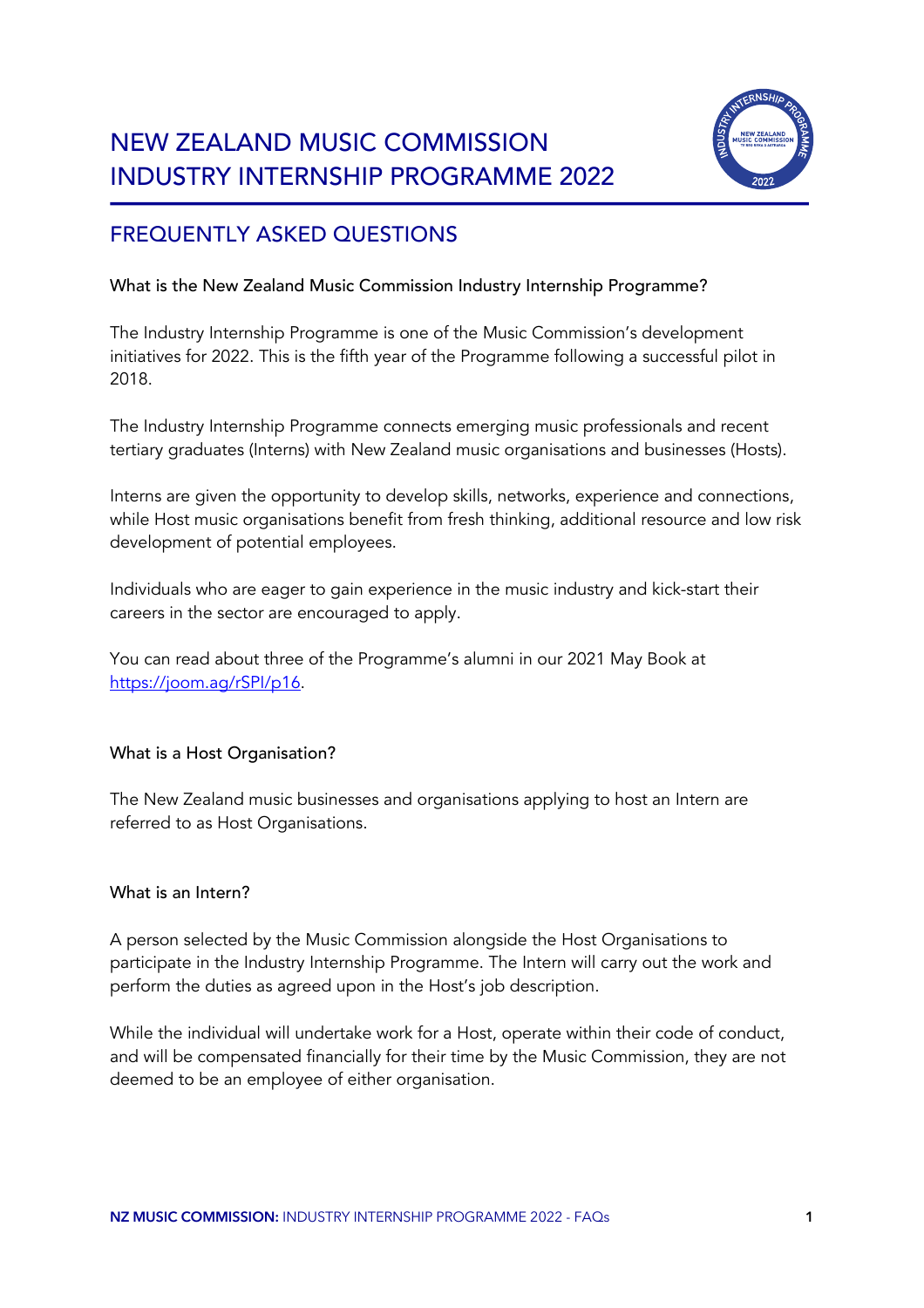#### When and for how long is the placement period of an Intern?

It is intended, alert levels allowing, for some Internships to start in November 2021 and the remainder in February 2022. Internships must be completed before the end of June 2022.

The placement period is a maximum of 400 hours, and will generally follow one of the below models:

- a) 16 weeks for 16 hours per week (256 hours) or
- b) 16 weeks for 24 hours per week (384 hours) or
- c) 10 weeks for 40 hours per week (400 hours).

Some flexibility may be possible to accommodate other weekly schedules.

#### Does an Intern get paid?

Yes. The Intern submits fortnightly timesheets to the Music Commission that will be paid on a fortnightly basis. The Intern will be paid the living wage of \$22.75 per hour before tax.

#### What type of placement is available?

The types of placements available depend on the Host Organisations who apply. The Music Commission invites Hosts to apply in the first instance, and the job titles of the available Internships will be advertised when Intern applications open.

#### What will an Intern be expected to do during their placement?

The Host will provide a job description outlining the Intern's key tasks and responsibilities. The Intern is expected to be involved in an ongoing project as well as being given the opportunity to work in the wider scope of the business. The Intern's tasks and duties will reflect the principles in *What Makes A Good Internship* (see the Host Organisation Information Sheet available on our website)*.*

# How do I apply for an internship / who can apply?

Anyone looking to develop their career in the music sector can apply to be an Intern, but we especially encourage emerging music professionals or recent tertiary graduates nationwide who are eager to gain experience in the music industry and kick-start their careers in the sector.

Those who have applied to the Industry Internship Programme before are also welcome to re-apply again.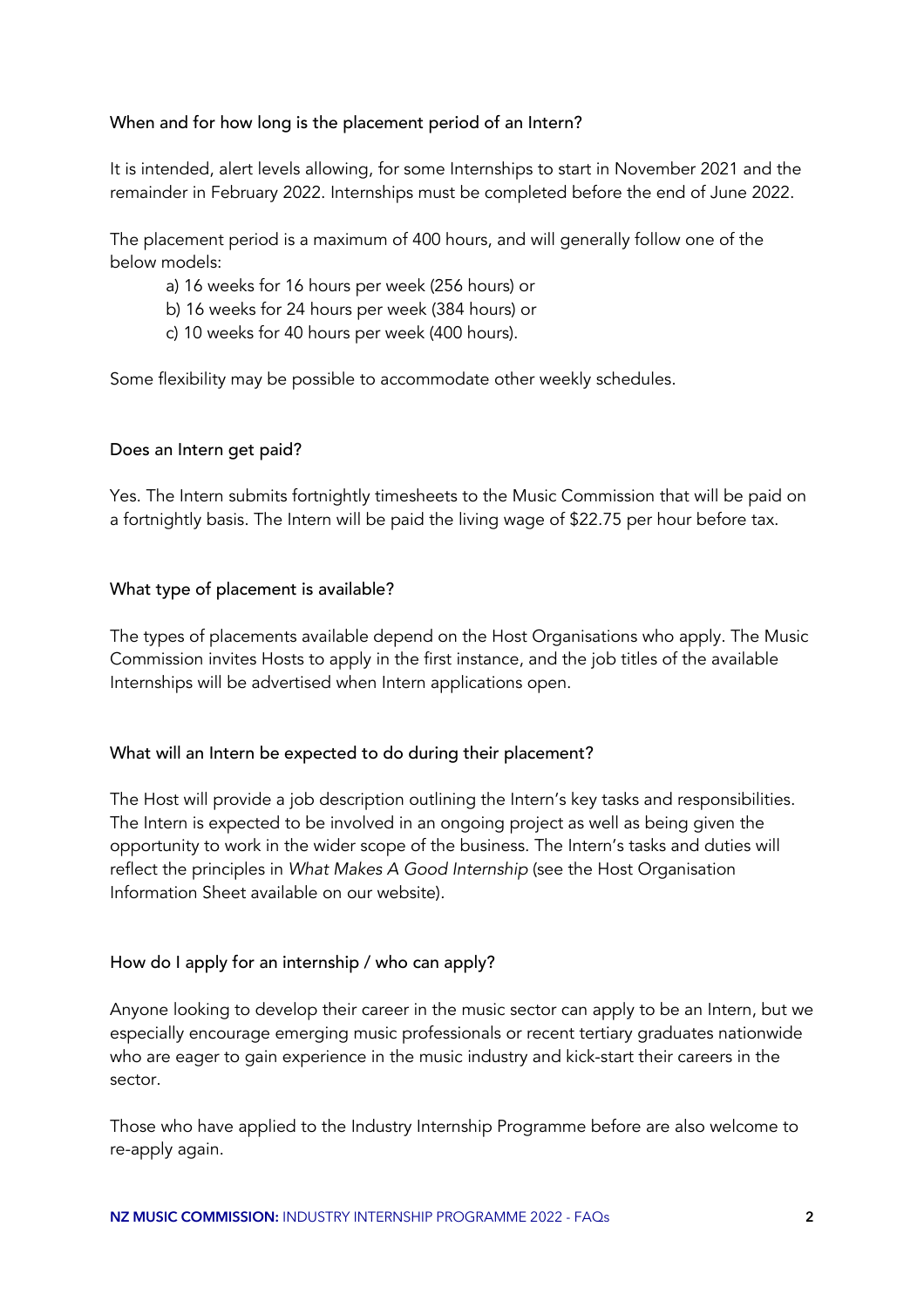If you have already had a successful application to the Internship Programme, you cannot be selected for an internship for a second consecutive year – i.e. if you took part in the 2021 Internship Programme, you will be able to re-apply in the 2023 intake.

Intern application forms will be available on the NZ Music Commission website, nzmusic.org.nz. You will need to be a New Zealand citizen or resident to be eligible to apply.

#### How are Interns selected?

You can apply for up to three Internship positions. Applicants will be shortlisted based on the information submitted in their cover letter, CV and intern application form – with priority given to those that show clear intentions and goals towards future music industry employment.

We recommend you read *How to write a great cover letter and CV* on the Resources page of our website: https://nzmusic.org.nz/resources/industry-internship-programme/

# What support is offered to the Intern?

A mentor within the Host Organisation will be nominated to 'buddy' with the Intern and help them along the way. Regular catch-up calls between the Intern and the Music Commission will take place as well as catch-up calls between the mentor and the Music Commission. At the end of the placement the mentor and the Intern will be asked to provide detailed performance, outcome and process feedback.

# What is a mentor?

A mentor is a person within the Host Organisation who will provide help and assistance to the Intern during their placement. They will be on hand to answer questions, give advice, and help the Intern to identify their strengths and areas they would like to upskill in.

#### How do I apply to be a Host Organisation?

You will need to submit an Expression of Interest form in the first instance. This is available on the Resources section of our website – please note you will need to contact us at internships@nzmusic.org.nz for the form password.

#### How are Host Organisations selected?

Host Organisations will be selected on the basis of potential areas of business development, and opportunities for Interns to grow their future employment potential in the music sector.